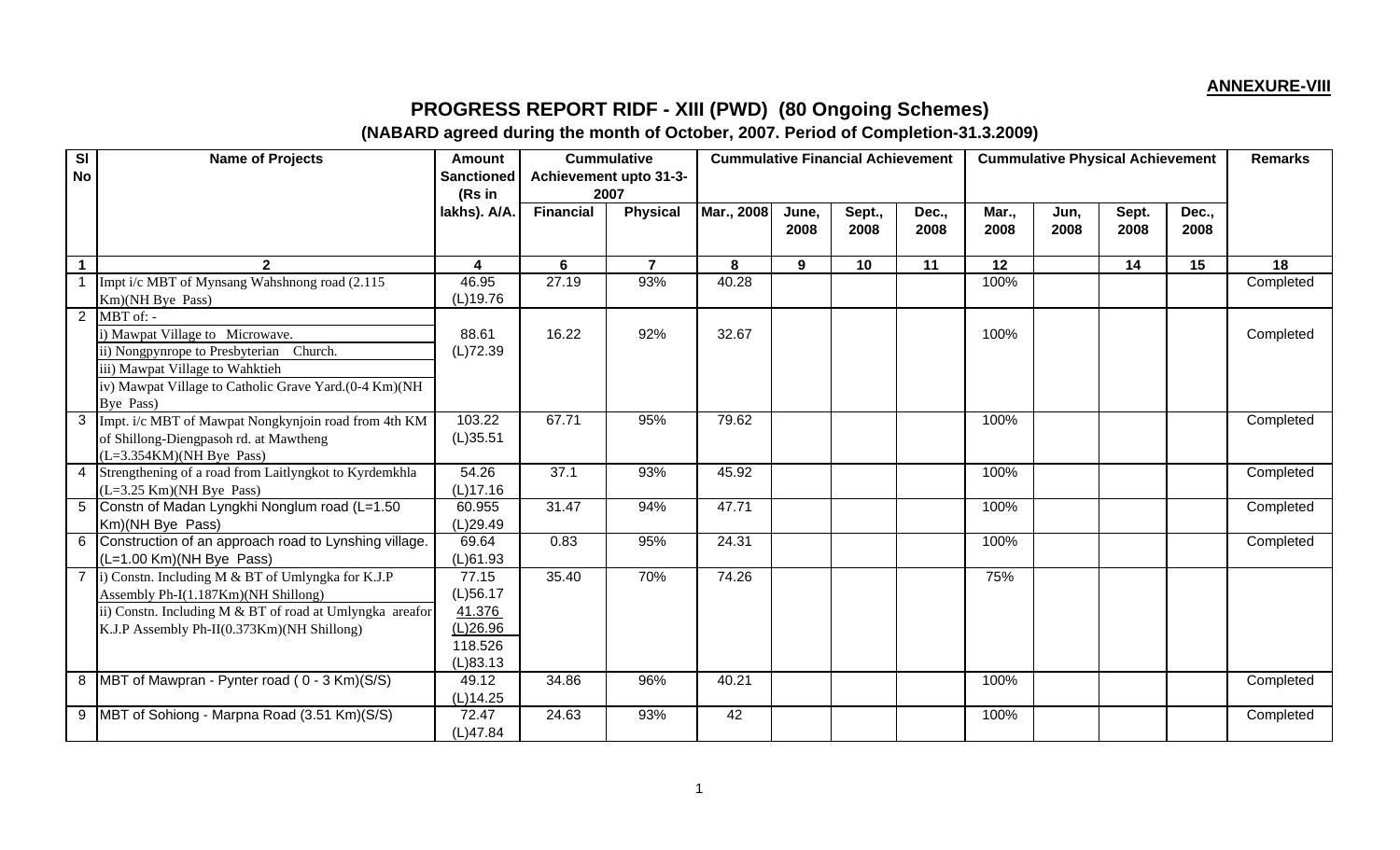| $\overline{\mathbf{S}}$ | <b>Name of Projects</b>                                                                           | <b>Amount</b>           | <b>Cummulative</b> |                        | <b>Cummulative Financial Achievement</b> |       |        |       | <b>Cummulative Physical Achievement</b> | <b>Remarks</b> |       |       |    |
|-------------------------|---------------------------------------------------------------------------------------------------|-------------------------|--------------------|------------------------|------------------------------------------|-------|--------|-------|-----------------------------------------|----------------|-------|-------|----|
| <b>No</b>               |                                                                                                   | <b>Sanctioned</b>       |                    | Achievement upto 31-3- |                                          |       |        |       |                                         |                |       |       |    |
|                         |                                                                                                   | (Rs in                  | 2007               |                        |                                          |       |        |       |                                         |                |       |       |    |
|                         |                                                                                                   | lakhs). A/A.            | <b>Financial</b>   | <b>Physical</b>        | Mar., 2008                               | June, | Sept., | Dec., | Mar.,                                   | Jun,           | Sept. | Dec., |    |
|                         |                                                                                                   |                         |                    |                        |                                          | 2008  | 2008   | 2008  | 2008                                    | 2008           | 2008  | 2008  |    |
| $\mathbf{1}$            |                                                                                                   | $\overline{\mathbf{4}}$ | 6                  | $\overline{7}$         | 8                                        | 9     | 10     | 11    | 12                                      |                | 14    | 15    | 18 |
|                         | 10 Metalling and Black topping of Pomlum-Massar-                                                  | 58.88                   | 10.32              | 91%                    | 52.21                                    |       |        |       | 91%                                     |                |       |       |    |
|                         | Wahkhen Road at 6th, 7th and 8th KM(3.00 Km)(S/S)                                                 | (L)48.56                |                    |                        |                                          |       |        |       |                                         |                |       |       |    |
|                         |                                                                                                   |                         |                    |                        |                                          |       |        |       |                                         |                |       |       |    |
|                         | 11 MBT from 1st KM of Mawkharshiing road (2.428)                                                  | 37.5                    | 0.02               | 80%                    | 0.2                                      |       |        |       | 80%                                     |                |       |       |    |
|                         | $Km)$ . $(S/S)$<br>12 Rehabilitation and Restoration of damaged pavement                          | (L)33.73<br>37.23       | 5.89               | 70%                    | 9.09                                     |       |        |       | 70%                                     |                |       |       |    |
|                         | on Pongtung-Lyngkhat road(Portions                                                                | (L)31.34                |                    |                        |                                          |       |        |       |                                         |                |       |       |    |
|                         | 1st, 2nd, 3rd, 9th, 10th, 11th & 12Km). (S/S)                                                     |                         |                    |                        |                                          |       |        |       |                                         |                |       |       |    |
|                         | 13 Improvement including Metalling & Black Topping (on                                            | 205.71(L)16             | 40.70              | 70%                    | 117.81                                   |       |        |       | 70%                                     |                |       |       |    |
|                         | improvement works) at Mawlong - Mawshamok Road.                                                   | 5.01                    |                    |                        |                                          |       |        |       |                                         |                |       |       |    |
|                         | (6.40 Km)(Sohra)                                                                                  |                         |                    |                        |                                          |       |        |       |                                         |                |       |       |    |
|                         | 14 Construction/Improvement of road in and aroubnd                                                | 57.4                    | 31.88              | 85%                    | 45.91                                    |       |        |       | 85%                                     |                |       |       |    |
|                         | Sohra town (in connection with K.J.P Synod 2004)                                                  | (L)25.52                |                    |                        |                                          |       |        |       |                                         |                |       |       |    |
|                         | (2.625 Km)(Sohra)                                                                                 |                         |                    |                        |                                          |       |        |       |                                         |                |       |       |    |
|                         | 15 Construction of an approach road from a round road<br>to Mawtyngkong (1Km)(Sohra)              | 25.26<br>(L)19.99       | 5.27               | 75%                    | 19.49                                    |       |        |       | 90%                                     |                |       |       |    |
|                         | 16 Strengthening i/c MB&T of MHR Road in connection with                                          | 132.47                  | 4.60               | 70%                    | 111.72                                   |       |        |       | 90%                                     |                |       |       |    |
|                         | Synod to Lawbah (0-13 Km). (M'ram)                                                                | (L)115.1                |                    |                        |                                          |       |        |       |                                         |                |       |       |    |
|                         | 17 Construction i/c MBT of Lawbah Bye-Pass Road (2Km) i/c                                         | 103.45                  | 18.69              | 70%                    | 67.88                                    |       |        |       | 85%                                     |                |       |       |    |
|                         | approaches to Parking place for K.J.P Synod. (M'ram)                                              | (L)84.76                |                    |                        |                                          |       |        |       |                                         |                |       |       |    |
|                         |                                                                                                   |                         |                    |                        |                                          |       |        |       |                                         |                |       |       |    |
|                         | 18 Construction of a road from Marmain to Khuswai (5.50)                                          | 128.98                  | 69.58              | 70%                    | 107.46                                   |       |        |       | 90%                                     |                |       |       |    |
|                         | Km)(N'poh)                                                                                        | $(L)$ 59.40             |                    |                        |                                          |       |        |       |                                         |                |       |       |    |
|                         | 19 Construction of an approach road from Umrangksai G.S.                                          | 50.65                   | 3.54               | 70%                    | 27.79                                    |       |        |       | 70%                                     |                |       |       |    |
|                         | road to Nongkhrah (2.00 Km)(N'poh)<br>20 Construction of an approach road from Plasha to Rongjeri | (L)42.40<br>69.82       | 6.35               | 70%                    | 53.98                                    |       |        |       | 95%                                     |                |       |       |    |
|                         | to Rongskong (2.50 Km)(N'poh)                                                                     | $(L)$ 57.12             |                    |                        |                                          |       |        |       |                                         |                |       |       |    |
|                         | 21   Impt. Including MBT of Patarim Umpih Road Sec - II                                           | 57.246                  | 6.30               | 70%                    | 29.97                                    |       |        |       | 70%                                     |                |       |       |    |
|                         | $(4th - 5th)$ Km $(U'ning)$                                                                       | (L)50.95                |                    |                        |                                          |       |        |       |                                         |                |       |       |    |
|                         | 22 Const of Inter-Rd at Umroi Sec-II (3.20km) (U'ning)                                            | 84.977                  |                    | 72%                    | 34.41                                    |       |        |       | 72%                                     |                |       |       |    |
|                         |                                                                                                   | (L)76.48                |                    |                        |                                          |       |        |       |                                         |                |       |       |    |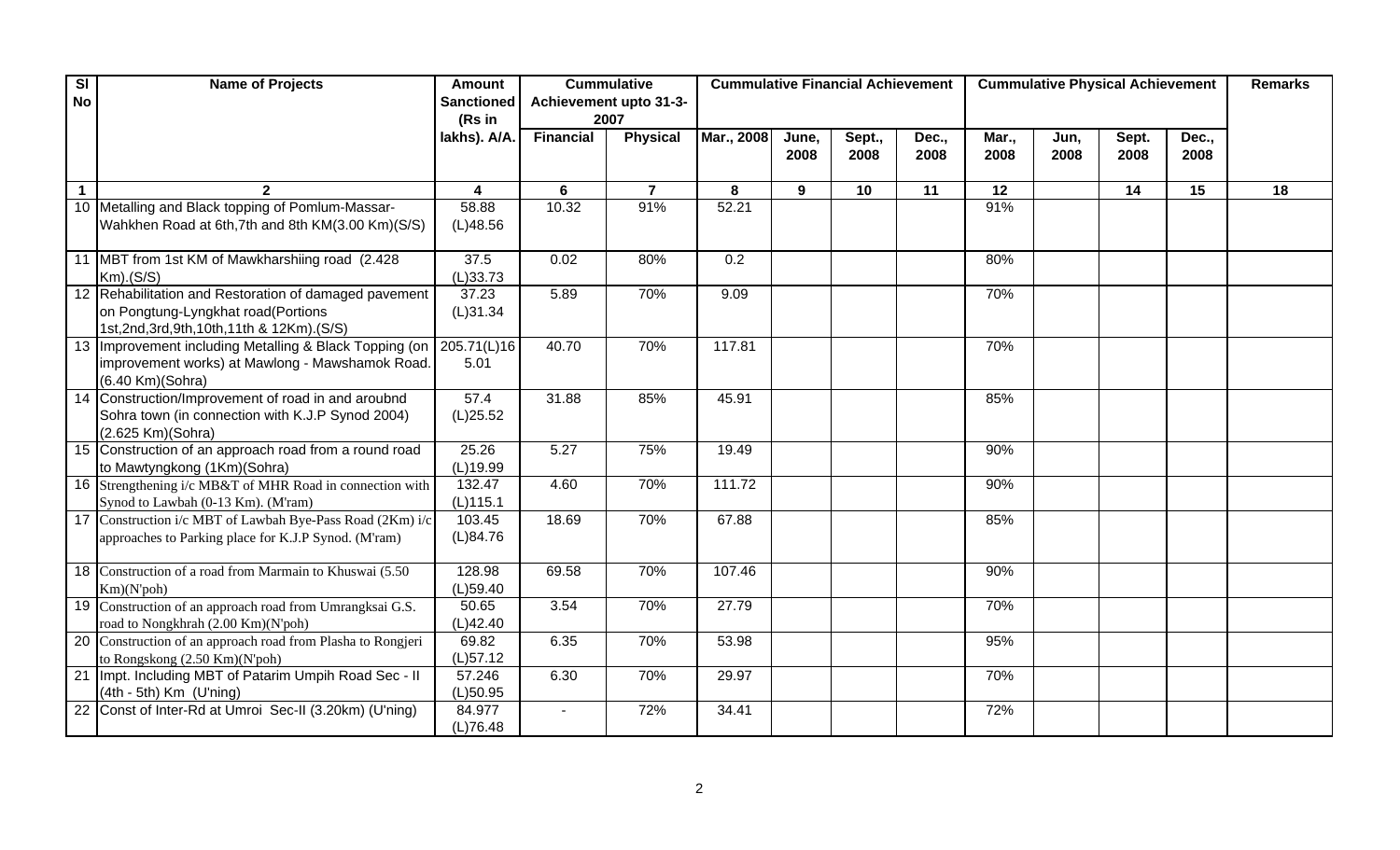| SI           | <b>Name of Projects</b>                                     | <b>Amount</b>     |                  | <b>Cummulative</b>     | <b>Cummulative Financial Achievement</b> |       |        |       | <b>Cummulative Physical Achievement</b> | <b>Remarks</b> |       |       |    |
|--------------|-------------------------------------------------------------|-------------------|------------------|------------------------|------------------------------------------|-------|--------|-------|-----------------------------------------|----------------|-------|-------|----|
| <b>No</b>    |                                                             | <b>Sanctioned</b> |                  | Achievement upto 31-3- |                                          |       |        |       |                                         |                |       |       |    |
|              |                                                             | (Rs in            | 2007             |                        |                                          |       |        |       |                                         |                |       |       |    |
|              |                                                             | lakhs). A/A.      | <b>Financial</b> | <b>Physical</b>        | Mar., 2008                               | June, | Sept., | Dec., | Mar.,                                   | Jun,           | Sept. | Dec., |    |
|              |                                                             |                   |                  |                        |                                          | 2008  | 2008   | 2008  | 2008                                    | 2008           | 2008  | 2008  |    |
|              |                                                             |                   |                  |                        |                                          |       |        |       |                                         |                |       |       |    |
| $\mathbf{1}$ |                                                             | 4                 | 6                | $\overline{7}$         | 8                                        | 9     | 10     | 11    | 12                                      |                | 14    | 15    | 18 |
|              | 23 Const of Inter-Rd at Umroi Sec-I (3.10km) (U'ning)       | 65.75             |                  | 75%                    | 10.24                                    |       |        |       | 75%                                     |                |       |       |    |
|              |                                                             | $(L)$ 59.18       |                  |                        |                                          |       |        |       |                                         |                |       |       |    |
|              | 24 MBT of a road from Mawphanniew to Nonglyngdoh            | 58.01             | 16.60            | 70%                    | 41.84                                    |       |        |       | 90%                                     |                |       |       |    |
|              | Mawkynrang Sec-I (3Km)(M'ramg)                              | (L)41.41          |                  |                        |                                          |       |        |       |                                         |                |       |       |    |
|              | 25 Improvement of Kutcha PWD Road from Kynrud to            | 64.24             | 29.32            | 75%                    | 54.37                                    |       |        |       | 85%                                     |                |       |       |    |
|              | Nonglang, (1st - 6th Km)(M'ramg)                            | (L)34.92          |                  |                        |                                          |       |        |       |                                         |                |       |       |    |
|              | 26 MBT of a road from Mairang Civil Sub-Division            | 70.2              | 6.36             | 70%                    | 19.05                                    |       |        |       | 70%                                     |                |       |       |    |
|              | Complex to Mawlum Kohkrang via                              | $(L)$ 57.46       |                  |                        |                                          |       |        |       |                                         |                |       |       |    |
|              | Pungsaniang(0.3.80Km)(M'ramg)                               |                   |                  |                        |                                          |       |        |       |                                         |                |       |       |    |
|              | 27 Inprovement including MBT of Mawshut Kyllang             | 40.45             | 5.13             | 70%                    | 12.48                                    |       |        |       | 70%                                     |                |       |       |    |
|              | Riangmang Nongum Road(10th & 11th Km)(M'ramg)               | (L)35.32          |                  |                        |                                          |       |        |       |                                         |                |       |       |    |
|              |                                                             |                   |                  |                        |                                          |       |        |       |                                         |                |       |       |    |
|              | 28 Improvement i/c Metalling and Blacktopping of            | 90.35             | 51.73            | 70%                    | 69.14                                    |       |        |       | 78%                                     |                |       |       |    |
|              | Mawthawiang Sngimawlein Road. Ph 1 (1st to 5th Km =         | (L)38.62          |                  |                        |                                          |       |        |       |                                         |                |       |       |    |
|              | $5.00$ Kms)(M'wat)                                          |                   |                  |                        |                                          |       |        |       |                                         |                |       |       |    |
|              | 29 Metalling and Blacktopping of Mawthawpdah Marngor        | 56.72             | 1.29             | 70%                    | 13.34                                    |       |        |       | 75%                                     |                |       |       |    |
|              | Road. (3.00 Kms)(M'wat)                                     | (L)49.89          |                  |                        |                                          |       |        |       |                                         |                |       |       |    |
|              | 30 Metalling and Blacktopping of Mawkyrwat Photjaud         | 52.51             | 3.17             | 70%                    | 16.96                                    |       |        |       | 72%                                     |                |       |       |    |
|              | Road. (3.00 Kms)(M'wat)                                     | (L)44.41          |                  |                        |                                          |       |        |       |                                         |                |       |       |    |
|              | 31 Mettaling *Blacktopping of Nongstoin – darugiri Road (6) | 54.6              | 13.56            | 72%                    | 18.52                                    |       |        |       | 72%                                     |                |       |       |    |
|              | $- 8th$ Km $)(N$ toin $)$                                   | (L)41.04          |                  |                        |                                          |       |        |       |                                         |                |       |       |    |
|              | 32 Metalling& Blacktopping of Nongstoin-Sangriang Road (0-  | 69.46             | 44.59            | 71%                    | 47.97                                    |       |        |       | 75%                                     |                |       |       |    |
|              | 5 Km)(N'toin)                                               | (L)24.67          |                  |                        |                                          |       |        |       |                                         |                |       |       |    |
|              | 33 Mettaling and blacktopping of Laitkseh – marngar Road    | 61.51             | 14.34            | 75%                    | 23.84                                    |       |        |       | 75%                                     |                |       |       |    |
|              | $(5th - 7th Km)(N'toin)$                                    | (L)47.17          |                  |                        |                                          |       |        |       |                                         |                |       |       |    |
|              | 34 Mettaling and Blacktopping of Kynshi - Myriaw Road (9 -  | 63.14             | 35.82            | 74%                    | 44.84                                    |       |        |       | 74%                                     |                |       |       |    |
|              | 11km)(N'toin)                                               | (L)27.32          |                  |                        |                                          |       |        |       |                                         |                |       |       |    |
|              | 35 Mettaling & Blacktopping of Rwiang Klangrin Langja       | 65.4              | 34.83            | 73%                    | 41.64                                    |       |        |       | 73%                                     |                |       |       |    |
|              | Road $(6th - 9th Km)$ . (N'toin)                            | (L)30.57<br>27.24 | 16.48            | 72%                    | 22.87                                    |       |        |       | 95%                                     |                |       |       |    |
|              | 36 Construction of link road from Wahriat to NDSA           |                   |                  |                        |                                          |       |        |       |                                         |                |       |       |    |
|              | Playground Nongpyndeng 1.305 Km(N'toin)                     | (L)10.76          |                  |                        |                                          |       |        |       |                                         |                |       |       |    |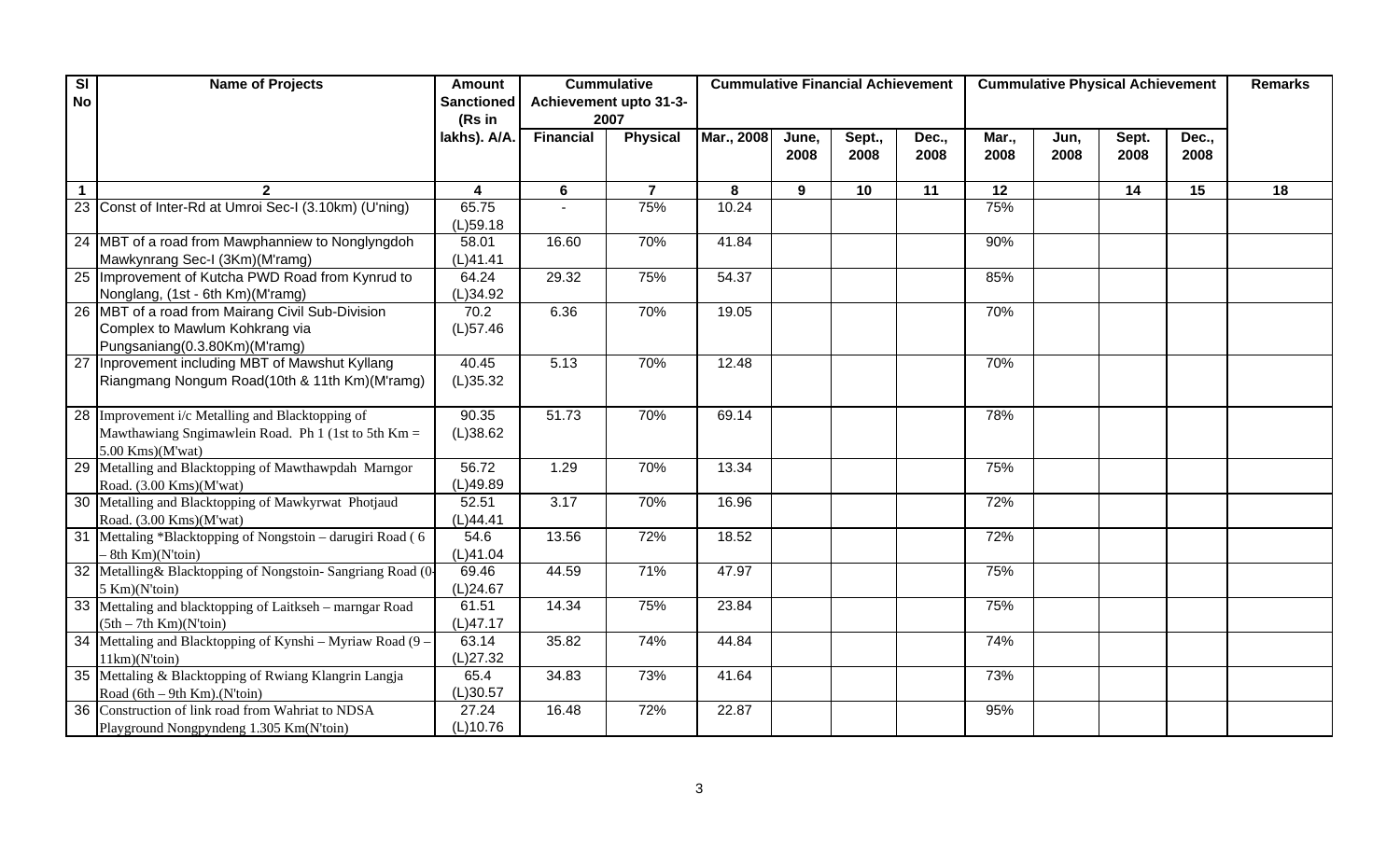| SI           | <b>Name of Projects</b>                                        | <b>Amount</b>           |                  | <b>Cummulative</b><br><b>Cummulative Financial Achievement</b> |            |       |        |       |       |      | <b>Cummulative Physical Achievement</b> |       | <b>Remarks</b> |  |
|--------------|----------------------------------------------------------------|-------------------------|------------------|----------------------------------------------------------------|------------|-------|--------|-------|-------|------|-----------------------------------------|-------|----------------|--|
| <b>No</b>    |                                                                | <b>Sanctioned</b>       |                  | Achievement upto 31-3-                                         |            |       |        |       |       |      |                                         |       |                |  |
|              |                                                                | (Rs in                  |                  | 2007                                                           |            |       |        |       |       |      |                                         |       |                |  |
|              |                                                                | lakhs). A/A.            | <b>Financial</b> | <b>Physical</b>                                                | Mar., 2008 | June, | Sept., | Dec., | Mar., | Jun, | Sept.                                   | Dec., |                |  |
|              |                                                                |                         |                  |                                                                |            | 2008  | 2008   | 2008  | 2008  | 2008 | 2008                                    | 2008  |                |  |
|              |                                                                |                         |                  |                                                                |            |       |        |       |       |      |                                         |       |                |  |
| $\mathbf{1}$ |                                                                | $\overline{\mathbf{4}}$ | 6                | $\overline{7}$                                                 | 8          | 9     | 10     | 11    | 12    |      | 14                                      | 15    | 18             |  |
|              | 37 Construction of Mawlieh village road in connect ion with    | 47.35                   | 8.98             | 76%                                                            | 21.3       |       |        |       | 90%   |      |                                         |       |                |  |
|              | KJP synod meeting (2.00 Km) (N'toin)                           | (L)38.37                |                  |                                                                |            |       |        |       |       |      |                                         |       |                |  |
|              | 38   MBT of Nolikata Road to Munai village (3.60               | 68.32                   | 30.64            | 70%                                                            | 49.79      |       |        |       | 88%   |      |                                         |       |                |  |
|              | Kms)(R'kor)                                                    | (L)37.66                |                  |                                                                |            |       |        |       |       |      |                                         |       |                |  |
|              | 39 Improvement including MBT of an approach road to            | 33.88                   |                  | 70%                                                            | 19.49      |       |        |       | 70%   |      |                                         |       |                |  |
|              | Dirang (1.00 Km)(R'kor)                                        | (L)30.49                |                  |                                                                |            |       |        |       |       |      |                                         |       |                |  |
|              | 40 Construction of an approach road to Munai village           | 58.77                   |                  | 70%                                                            | 27.54      |       |        |       | 70%   |      |                                         |       |                |  |
|              | from BRTF road (1.00 Km)(R'kor)                                | $(L)$ 52.89             |                  |                                                                |            |       |        |       |       |      |                                         |       |                |  |
|              | 41 MBT of Mynsngat Umladang Road (0-6 kms)(N/J)                | 125.71                  | 72.766           | 75%                                                            | 89.98      |       |        |       | 100%  |      |                                         |       | Completed      |  |
|              |                                                                | $(L)$ 52.94             |                  |                                                                |            |       |        |       |       |      |                                         |       |                |  |
|              | 42 Construction of a road from Umjalisiaw to Lumrot $(L=2.00)$ | 41.65                   | $\sim$           | 80%                                                            | 17.03      |       |        |       | 90%   |      |                                         |       |                |  |
|              | Kms)(N/J)                                                      | (L)37.49                |                  |                                                                |            |       |        |       |       |      |                                         |       |                |  |
|              | 43 Improvement including MBT of Coira Riatkmen through         | 95.806                  | 47.33            | 90%                                                            | 62.52      |       |        |       | 95%   |      |                                         |       |                |  |
|              | Kseh Ionglaw in Shangpung Missiou (L=4.150 Kms)(N/J)           | (L)48.48                |                  |                                                                |            |       |        |       |       |      |                                         |       |                |  |
|              |                                                                |                         |                  |                                                                |            |       |        |       |       |      |                                         |       |                |  |
|              | 44 Rehabilitation of damaged pavement of Raliang Sah Sniang    | 120.27                  | 17.73            | 70%                                                            | 47.04      |       |        |       | 90%   |      |                                         |       |                |  |
|              | road $(L=8.00$ Kms $)(N/J)$                                    | (L)102.5                |                  |                                                                |            |       |        |       |       |      |                                         |       |                |  |
|              | 45 Improvement including MBT of Tluh internal village          | 25.09                   | 7.486            | 95%                                                            | 24.75      |       |        |       | 100%  |      |                                         |       | Completed      |  |
|              | road (1.50 Km)(NEC/J)                                          | (L)17.6                 |                  |                                                                |            |       |        |       |       |      |                                         |       |                |  |
|              | 46   Improvement including MBT of road from Western            | 81.64                   | 5.518            | 90%                                                            | 15.47      |       |        |       | 100%  |      |                                         |       | Completed      |  |
|              | Khliehriat to North Eastern Dkhiah (0.00-3.00                  | (L)66.51                |                  |                                                                |            |       |        |       |       |      |                                         |       |                |  |
|              | Km)(NEC/J)                                                     |                         |                  |                                                                |            |       |        |       |       |      |                                         |       |                |  |
|              | 47 MBT of an approach road to Shnongrim village from           | 44.93                   | 12.111           | 70%                                                            | 20.33      |       |        |       | 70%   |      |                                         |       |                |  |
|              | DSSMH road (2.00 Km)(NEC/J)                                    | (L)32.82                |                  |                                                                |            |       |        |       |       |      |                                         |       |                |  |
|              | 48 Strengthening of damaged pavement of U.N. Roads             | 96.359                  | 1.88             | 70%                                                            | 34.86      |       |        |       | 70%   |      |                                         |       |                |  |
|              | $(0-6Km)(J/C)$                                                 | (L)85.03                |                  |                                                                |            |       |        |       |       |      |                                         |       |                |  |
|              | 49 Construction of roads starting from NH 44 Ch:43 Km          | 52.668                  | 5.684            | 70%                                                            | 32.37      |       |        |       | 90%   |      |                                         |       |                |  |
|              | vis BDO Office and Lumjatap to meet NH 44 (2.250               | (L)46.98                |                  |                                                                |            |       |        |       |       |      |                                         |       |                |  |
|              | Km)(J/C)                                                       |                         |                  |                                                                |            |       |        |       |       |      |                                         |       |                |  |
|              | 50 Restoration of a road from Haldibari to Rochonpara via      | 37.299                  |                  | 70%                                                            | 18.87      |       |        |       | 90%   |      |                                         |       |                |  |
|              | Sankerpara(T/N)                                                | (L)33.57                |                  |                                                                |            |       |        |       |       |      |                                         |       |                |  |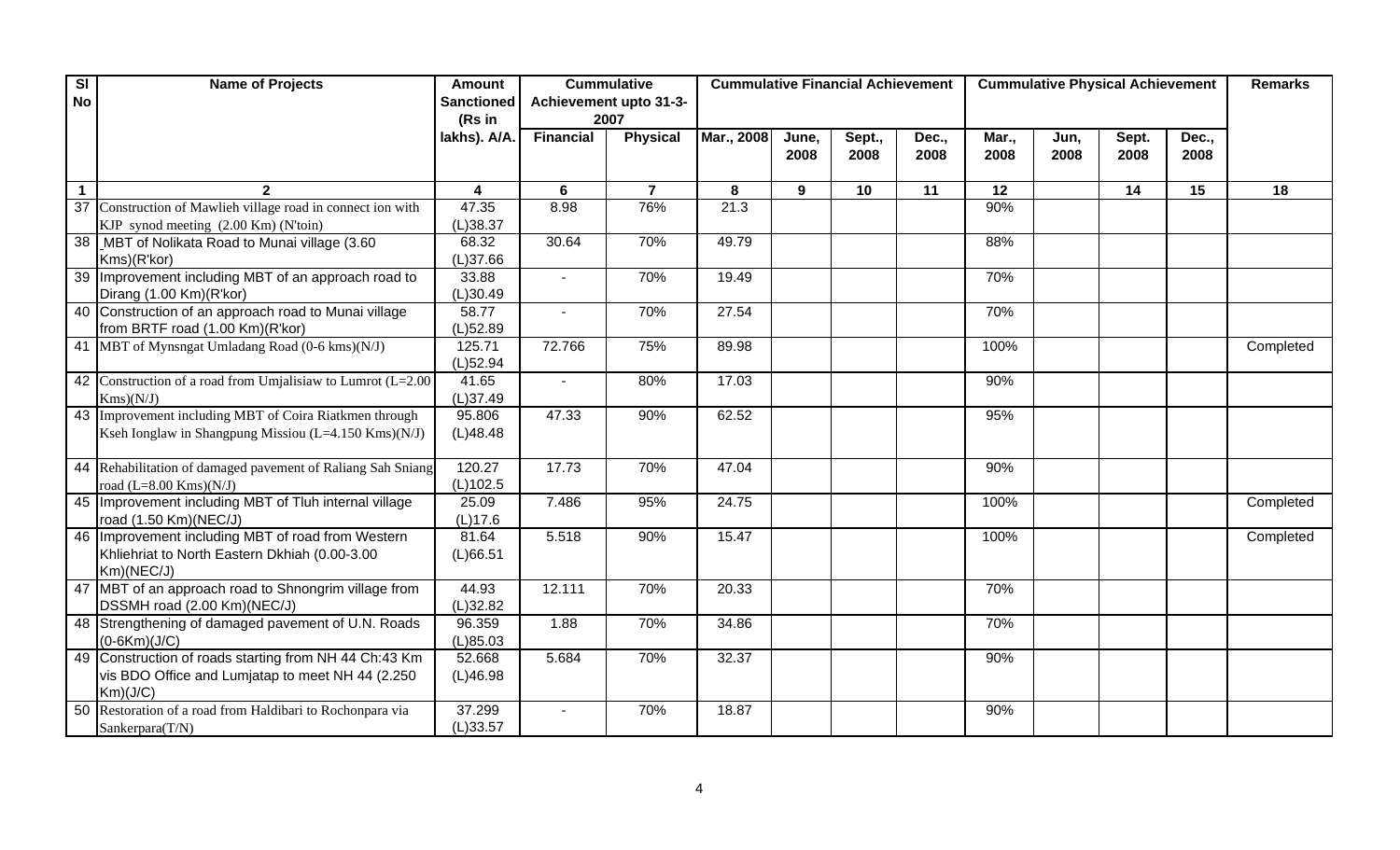| SI          | <b>Name of Projects</b>                                        | <b>Amount</b>     | <b>Cummulative</b> |                        | <b>Cummulative Financial Achievement</b><br><b>Cummulative Physical Achievement</b> |       |        |       |       |      |       | <b>Remarks</b> |           |
|-------------|----------------------------------------------------------------|-------------------|--------------------|------------------------|-------------------------------------------------------------------------------------|-------|--------|-------|-------|------|-------|----------------|-----------|
| <b>No</b>   |                                                                | <b>Sanctioned</b> |                    | Achievement upto 31-3- |                                                                                     |       |        |       |       |      |       |                |           |
|             |                                                                | (Rs in            | 2007               |                        |                                                                                     |       |        |       |       |      |       |                |           |
|             |                                                                | lakhs). A/A.      | <b>Financial</b>   | <b>Physical</b>        | Mar., 2008                                                                          | June, | Sept., | Dec., | Mar., | Jun, | Sept. | Dec.,          |           |
|             |                                                                |                   |                    |                        |                                                                                     | 2008  | 2008   | 2008  | 2008  | 2008 | 2008  | 2008           |           |
|             |                                                                |                   |                    |                        |                                                                                     |       |        |       |       |      |       |                |           |
| $\mathbf 1$ |                                                                | 4                 | 6                  | $\overline{7}$         | 8                                                                                   | 9     | 10     | 11    | 12    |      | 14    | 15             | 18        |
|             | 51 Construction of a road from Rombakgiri to Bolongri          | 73.423            | 40.11              | 95%                    | 52.94                                                                               |       |        |       | 100%  |      |       |                | Completed |
|             | including MBT ( $0 - 1.50$ Km) $(T/N)$                         | (L)33.13          |                    |                        |                                                                                     |       |        |       |       |      |       |                |           |
|             | 52 Metalling and blcktopping of Rom Agal Dadenggre road        | 65.244            | 15.95              | 70%                    | 29.9                                                                                |       |        |       | 90%   |      |       |                |           |
|             | (portion from 8th to 10th $Km(T/N)$ )                          | (L)49.29          |                    |                        |                                                                                     |       |        |       |       |      |       |                |           |
|             | 53 MBT of remaining portion of Damalgre - Mellim Road (9th     | 94.449            | 14.21              | 70%                    | 23.71                                                                               |       |        |       | 70%   |      |       |                |           |
|             | to 12th $Km(T/N)$                                              | (L)80.24          |                    |                        |                                                                                     |       |        |       |       |      |       |                |           |
|             | 54 Construction of a road from PWD road to Chandapara          | 33.001            | 13.38              | 70%                    | 21.01                                                                               |       |        |       | 95%   |      |       |                |           |
|             | $(1.00$ Kms $)(B'$ para)                                       | (L)19.62          |                    |                        |                                                                                     |       |        |       |       |      |       |                |           |
|             | 55 Construction of a road from Dalu Purakhasia road to         | 38.119            | 19.04              | 70%                    | 27.77                                                                               |       |        |       | 85%   |      |       |                |           |
|             | Nokchi (1.34 Kms)(B'para)                                      | (L)19.08          |                    |                        |                                                                                     |       |        |       |       |      |       |                |           |
|             | 56 Construction of a road from NH 51 to Rengsipara village (2) | 49.103            | 25.39              | 75%                    | 33.02                                                                               |       |        |       | 82%   |      |       |                |           |
|             | Km)(B'para)                                                    | (L)23.71          |                    |                        |                                                                                     |       |        |       |       |      |       |                |           |
|             | 57 Metalling and blacktopping of Sonagre Jijikapara road       | 45.307            | 14.34              | 70%                    | 21.52                                                                               |       |        |       | 70%   |      |       |                |           |
|             | Phase I $(0.00-2.00$ Kms $)(B'para)$                           | (L)30.97          |                    |                        |                                                                                     |       |        |       |       |      |       |                |           |
|             | 58 Metalling and blacktopping of a road from Merenggipara to   | 45.234            | 22.55              | 70%                    | 27.47                                                                               |       |        |       | 70%   |      |       |                |           |
|             | Kalaipara via Khilajuri (0.00-2.00 Kms)(B'para)                | (L)22.68          |                    |                        |                                                                                     |       |        |       |       |      |       |                |           |
|             |                                                                |                   |                    |                        |                                                                                     |       |        |       |       |      |       |                |           |
|             | 59 Rehabilitaion of damaged formation and reconstruction of    | 44.665            | 35.41              | 70%                    | 36.79                                                                               |       |        |       | 75%   |      |       |                |           |
|             | culverts on KheraparaJosipara road via Mibonpara (6.00-        | (L)9.26           |                    |                        |                                                                                     |       |        |       |       |      |       |                |           |
|             | $10.00$ Kms $)(B'para)$                                        |                   |                    |                        |                                                                                     |       |        |       |       |      |       |                |           |
|             | 60 Improvement including metalling and blacktopping of         | 119.389           | 20.45              | 70%                    | 38.93                                                                               |       |        |       | 70%   |      |       |                |           |
|             | Kherapra Josipara road (0.00-5.00 Kms)(B'para)                 | (L)98.94          |                    |                        |                                                                                     |       |        |       |       |      |       |                |           |
|             | 61 Construction of a road from Garobadha Mankachar road to     | 41.677            | 3.074              | 70%                    | 12.38                                                                               |       |        |       | 70%   |      |       |                |           |
|             | Borkona including bridge.(0 - 1 Km)(A'pati)                    | (L)34.75          |                    |                        |                                                                                     |       |        |       |       |      |       |                |           |
|             | 62 MBT of Oidiba to Kumligaon via Joyfar road (0-2.00)         | 57.465            | 17.203             | 70%                    | 24.76                                                                               |       |        |       | 70%   |      |       |                |           |
|             | Km)(A'pati)                                                    | (L)40.27          |                    |                        |                                                                                     |       |        |       |       |      |       |                |           |
|             | 63 Improvement MBT of Ampati Civil Sub Division to             | 21.15             | 10.50              | 70%                    | 49.55                                                                               |       |        |       | 90%   |      |       |                |           |
|             | Sulguri via Dufrigaon road (3-4.50 Km)(A'pati)                 | (L)10.65          |                    |                        |                                                                                     |       |        |       |       |      |       |                |           |
|             | 64 Construction of remaining portion of Ampati Goldagre        | 54.048            |                    | 70%                    | 1.99                                                                                |       |        |       | 70%   |      |       |                |           |
|             | Jangnapara road (3.00 Km)(A'pati)                              | (L)48.65          |                    |                        |                                                                                     |       |        |       |       |      |       |                |           |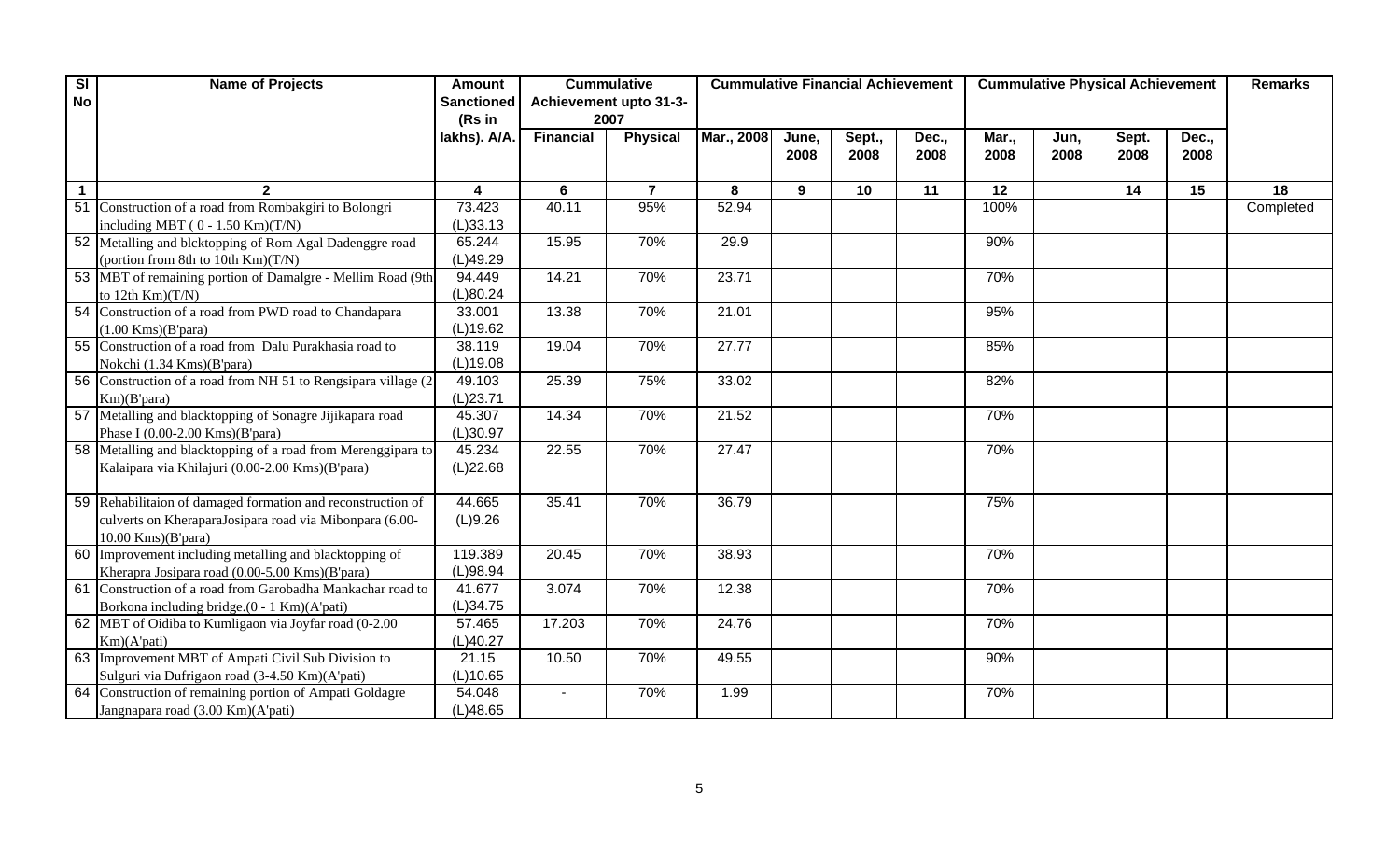| $\overline{\mathbf{s}}$ | <b>Name of Projects</b>                                     | <b>Amount</b>     |                  | <b>Cummulative</b>     | <b>Cummulative Financial Achievement</b> |       |        |       | <b>Cummulative Physical Achievement</b> | <b>Remarks</b> |       |       |           |
|-------------------------|-------------------------------------------------------------|-------------------|------------------|------------------------|------------------------------------------|-------|--------|-------|-----------------------------------------|----------------|-------|-------|-----------|
| <b>No</b>               |                                                             | <b>Sanctioned</b> |                  | Achievement upto 31-3- |                                          |       |        |       |                                         |                |       |       |           |
|                         |                                                             | (Rs in            | 2007             |                        |                                          |       |        |       |                                         |                |       |       |           |
|                         |                                                             | lakhs). A/A.      | <b>Financial</b> | <b>Physical</b>        | Mar., 2008                               | June, | Sept., | Dec., | Mar.,                                   | Jun,           | Sept. | Dec., |           |
|                         |                                                             |                   |                  |                        |                                          | 2008  | 2008   | 2008  | 2008                                    | 2008           | 2008  | 2008  |           |
|                         |                                                             |                   |                  |                        |                                          |       |        |       |                                         |                |       |       |           |
| $\mathbf 1$             |                                                             | 4                 | 6                | $\overline{7}$         | 8                                        | 9     | 10     | 11    | 12                                      |                | 14    | 15    | 18        |
|                         | 65 Construction of a road from Rangsakhona to Dolbari via   | 59.93             | 0.036            | 70%                    | 15.51                                    |       |        |       | 70%                                     |                |       |       |           |
|                         | Gondagre (1.50 Km)(A'pati)                                  | $(L)$ 53.91       |                  |                        |                                          |       |        |       |                                         |                |       |       |           |
|                         | 66 Rehabilitation of Betasing Mellim road at 1st & 2nd      | 29.047            |                  | 70%                    | 1.98                                     |       |        |       | 70%                                     |                |       |       |           |
|                         | Km(A'pati)                                                  | (L)26.15          |                  |                        |                                          |       |        |       |                                         |                |       |       |           |
|                         | 67 Improvement including Metalling and Blacktopping of      | 58.855            | 20.364           | 70%                    | 37.19                                    |       |        |       | 70%                                     |                |       |       |           |
|                         | Ampati -Mellim Road from 4th to 5th Km(2 Km)(A'pati)        | (L)38.50          |                  |                        |                                          |       |        |       |                                         |                |       |       |           |
|                         | 68 Improvement including Metalling and Blacktopping of      | 60.995            | 10.75            | 70%                    | 23.18                                    |       |        |       | 70%                                     |                |       |       |           |
|                         | Ampati -Purakhasia Road Taklati(1.50 Km)(A'pati)            | (L)50.25          |                  |                        |                                          |       |        |       |                                         |                |       |       |           |
|                         | 69 Construction of a road from Ampati Purakhasia road to    | 153.568           | 1.483            | 70%                    | 35.47                                    |       |        |       | 70%                                     |                |       |       |           |
|                         | Murchapani (5 Km)(A'pati)                                   | (L)136.9          |                  |                        |                                          |       |        |       |                                         |                |       |       |           |
|                         | 70 Metalling and blcktopping of Kherapra Deku bazar road    | 84.383            | 26.96            | 70%                    | 58.08                                    |       |        |       | 75%                                     |                |       |       |           |
|                         | (12 - 15 Km)(NH Tura)                                       | $(L)$ 57.42       |                  |                        |                                          |       |        |       |                                         |                |       |       |           |
|                         | 71 Strengthening og Anoggre Gabil road (0 - 3.00 Km)(NH     | 53.321            | 3.37             | 70%                    | 21.85                                    |       |        |       | 70%                                     |                |       |       |           |
|                         | Tura)                                                       | (L)44.87          |                  |                        |                                          |       |        |       |                                         |                |       |       |           |
|                         | 72 Strengthening of damaged of pavement on Rongrenggiri     | 98.938            | 0.985            | 70%                    | 43.02                                    |       |        |       | 70%                                     |                |       |       |           |
|                         | Simsanggiri Nengkhra road (9th, 10th, 11th, 12th, 13th,     | (L)88.16          |                  |                        |                                          |       |        |       |                                         |                |       |       |           |
|                         | 15th, 16th, 17th, 18th, 19th, 20th, 21st & 22nd Km) T =     |                   |                  |                        |                                          |       |        |       |                                         |                |       |       |           |
|                         | 12.00 Kms(W'nagar)                                          |                   |                  |                        |                                          |       |        |       |                                         |                |       |       |           |
|                         | 73 Rehabilitation of Damra Mendipather Road (Portion        | 155.72            | 134.28           | 85%                    | 137.33                                   |       |        |       | 85%                                     |                |       |       |           |
|                         | from 4th to 10th Km and 12th to 16th Km) $T = 12.00$        | (L)21.44          |                  |                        |                                          |       |        |       |                                         |                |       |       |           |
|                         | Kms(Resu)                                                   |                   |                  |                        |                                          |       |        |       |                                         |                |       |       |           |
|                         | 74 Rehabilitation of Bajengdoba Resubelpara                 | 205.39            | 83.46            | 70%                    | 125.15                                   |       |        |       | 70%                                     |                |       |       |           |
|                         | Mendipather Road (0 to 20th Km) $T = 20.00$                 | (L)121.9          |                  |                        |                                          |       |        |       |                                         |                |       |       |           |
|                         | Kms(Resu)                                                   |                   |                  |                        |                                          |       |        |       |                                         |                |       |       |           |
|                         | 75 Rehabilitation of Songsak Mendipather Road (4th to       | 409.69            | 199.79           | 70%                    | 262.55                                   |       |        |       | 70%                                     |                |       |       |           |
|                         | 36th Km) T = 32.00 Kms(Resu)                                | (L)209.9          |                  |                        |                                          |       |        |       |                                         |                |       |       |           |
|                         | 76 Metalling and blacktopping of NH 62 to Jatrakona link    | 17.63             | 6.30             | 70%                    | 8.73                                     |       |        |       | 100%                                    |                |       |       | Completed |
|                         | road (1.00 Km)(B'mara)                                      | $(L)$ 11.33       |                  |                        |                                          |       |        |       |                                         |                |       |       |           |
|                         | 77 Construction of a road from Masighat to Gittingre (2.00) | 46.661            | 17.28            | 70%                    | 26.35                                    |       |        |       | 80%                                     |                |       |       |           |
|                         | Km)(B'mara)                                                 | (L)29.38          |                  |                        |                                          |       |        |       |                                         |                |       |       |           |